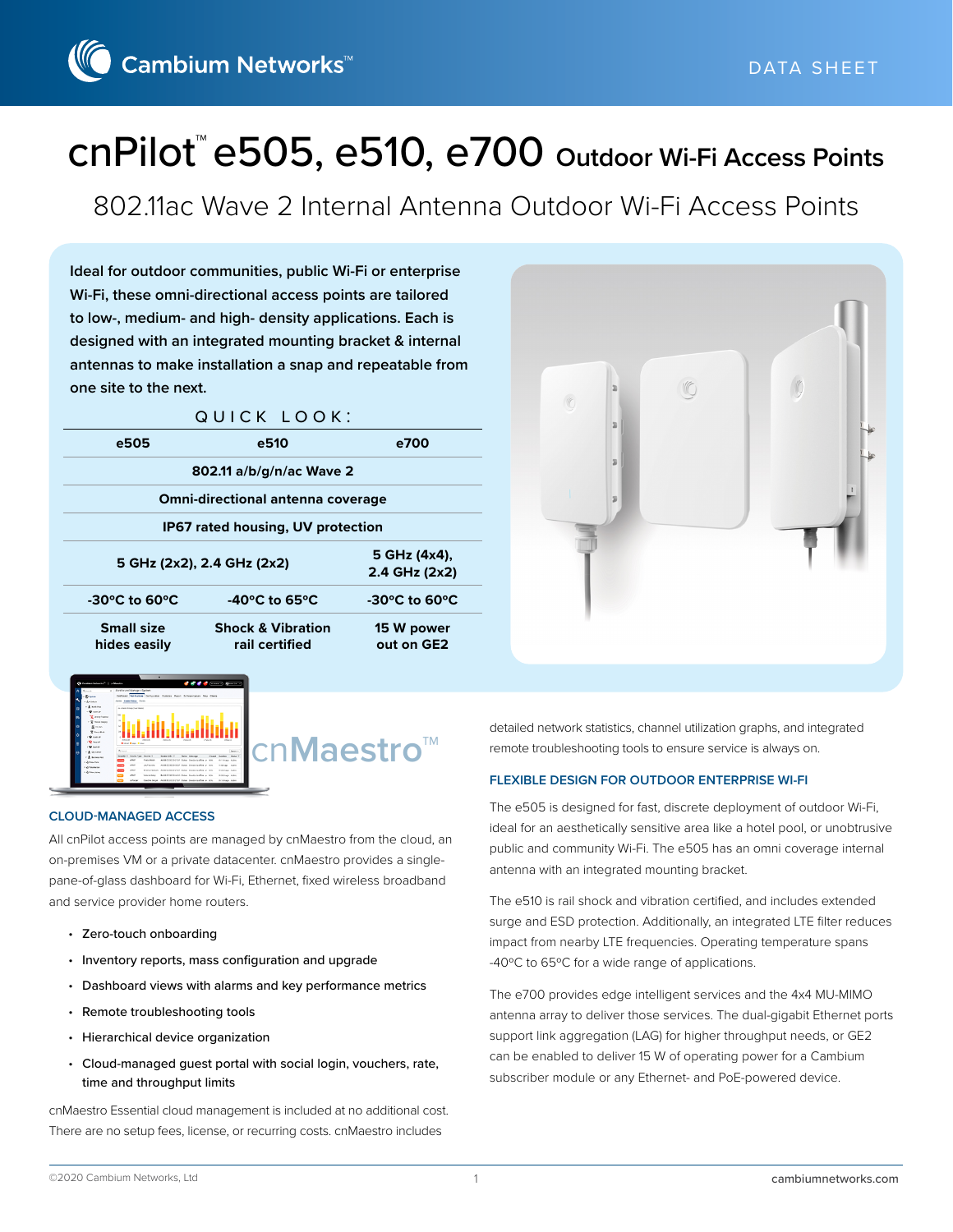### **Access Point Specifications**

|                                                               | e505                                                                                                     | e510                                                                                                           | e700                                                                                                                                                                                             |
|---------------------------------------------------------------|----------------------------------------------------------------------------------------------------------|----------------------------------------------------------------------------------------------------------------|--------------------------------------------------------------------------------------------------------------------------------------------------------------------------------------------------|
| <b>FCC</b><br><b>ISED Canada</b><br><b>ETSI</b><br><b>ROW</b> | Ch 1-11, 36-48, 149-169<br>Ch 1-11, 36-48, 149-169<br>Ch 1-13, 32-48, 159-169<br>Ch 1-13, 32-48, 159-169 | *Ch 1-11, 36-48, 149-165<br>Ch 1-11, 36-48, 149-165<br>Ch 1-13, 32-48, 149-165<br>Ch 1-13, 32-48, 159-169      | *Ch 1-11, 36-48, 149-165<br>Ch 1-11, 36-48, 149-165<br>Ch 1-13, 32-48, 149-165<br>Ch 1-13, 32-48, 159-169                                                                                        |
| <b>Radios</b>                                                 |                                                                                                          | 1 x 5 GHz radio (802.11 a/n/ac Wave 2), 2x2<br>1 x 2.4 GHz (802.11 b/g/n), 2x2<br>SU-MIMO / MU-MIMO: 2 streams |                                                                                                                                                                                                  |
| Wi-Fi                                                         | 802.11 a/b/g/n/ac                                                                                        | 802.11 a/b/g/n/ac                                                                                              | 802.11 a/b/g/n/ac                                                                                                                                                                                |
| <b>SSID Security</b>                                          |                                                                                                          | WPA2 (802.11i), WPA2 Enterprise (802.1x/EAP), WPA PSK, Open                                                    |                                                                                                                                                                                                  |
| <b>Max PHY</b><br>Rate                                        | 2.4 GHz radio: 300 Mbps<br>5 GHz radio: 867 Mbps                                                         | 2.4 GHz radio: 400 Mbps<br>5 GHz radio: 867 Mbps                                                               | 2.4 GHz radio: 400 Mbps<br>5 GHz radio: 1733 Mbps                                                                                                                                                |
| <b>Ethernet</b>                                               | One IEEE gigabit<br>Ethernet auto sensing                                                                | One IEEE gigabit<br>Ethernet auto sensing                                                                      | One IEEE gigabit<br>Ethernet auto sensing                                                                                                                                                        |
| Antenna                                                       | Internal omni-directional<br>$2.4$ GHz: 5 dBi<br>5 GHz: 5 dBi                                            | Internal omni-directional<br>2.4 GHz: 8 dBi (2.4 GHz)<br>5 $GHz: 9 dB$                                         | Internal omni-directional<br>2.4 GHz: 8 dBi<br><b>5 GHz: 8 dBi</b>                                                                                                                               |
| <b>Max EIRP</b>                                               | 2.4 GHz: 26 dBm<br>5 GHz: 26 dBm                                                                         | 2.4 GHz: 32 dBm<br>5 GHz: 34.5 dBm                                                                             | 2.4 GHz: 33 dBm<br>5 GHz: 36 dBm                                                                                                                                                                 |
|                                                               |                                                                                                          | (EIRP limited by country regulations)                                                                          |                                                                                                                                                                                                  |
| <b>WLAN</b>                                                   | 100 clients, 16 SSIDs<br>WPA-TKIP, WPA2 AES, 802.1x,<br>802.11w PMF                                      | 256 clients, 16 SSIDs<br>WPA-TKIP, WPA2 AES, 802.1x,<br>802.11w PMF                                            | 512 clients, 16 SSIDs<br>WPA-TKIP, WPA2 AES, 802.1x,<br>802.11w PMF                                                                                                                              |
| <b>Power</b>                                                  | 802.3af or 802.3at powered device<br>Typical load: 8 W, Max: 12 W                                        | 802.3af or 802.3at powered device<br>Typical load: 10 W, Max: 12.95 W                                          | 802.3at powered device<br>Or 60 W Injector for max load with<br>power-out<br>Typical load: 18 W, Max: 25 W<br>40 W when connected to full<br>802.3af load on GE 2<br>Canopy power out or 802.3af |
| <b>Mounting</b>                                               | Integrated pole, wall mount                                                                              | Integrated pole, wall mount                                                                                    | Integrated pole 38 mm and 76 mm<br>(1.5 in and 2.99 in), wall mount                                                                                                                              |

\* DFS Channels not supported at first release. Country regulations apply.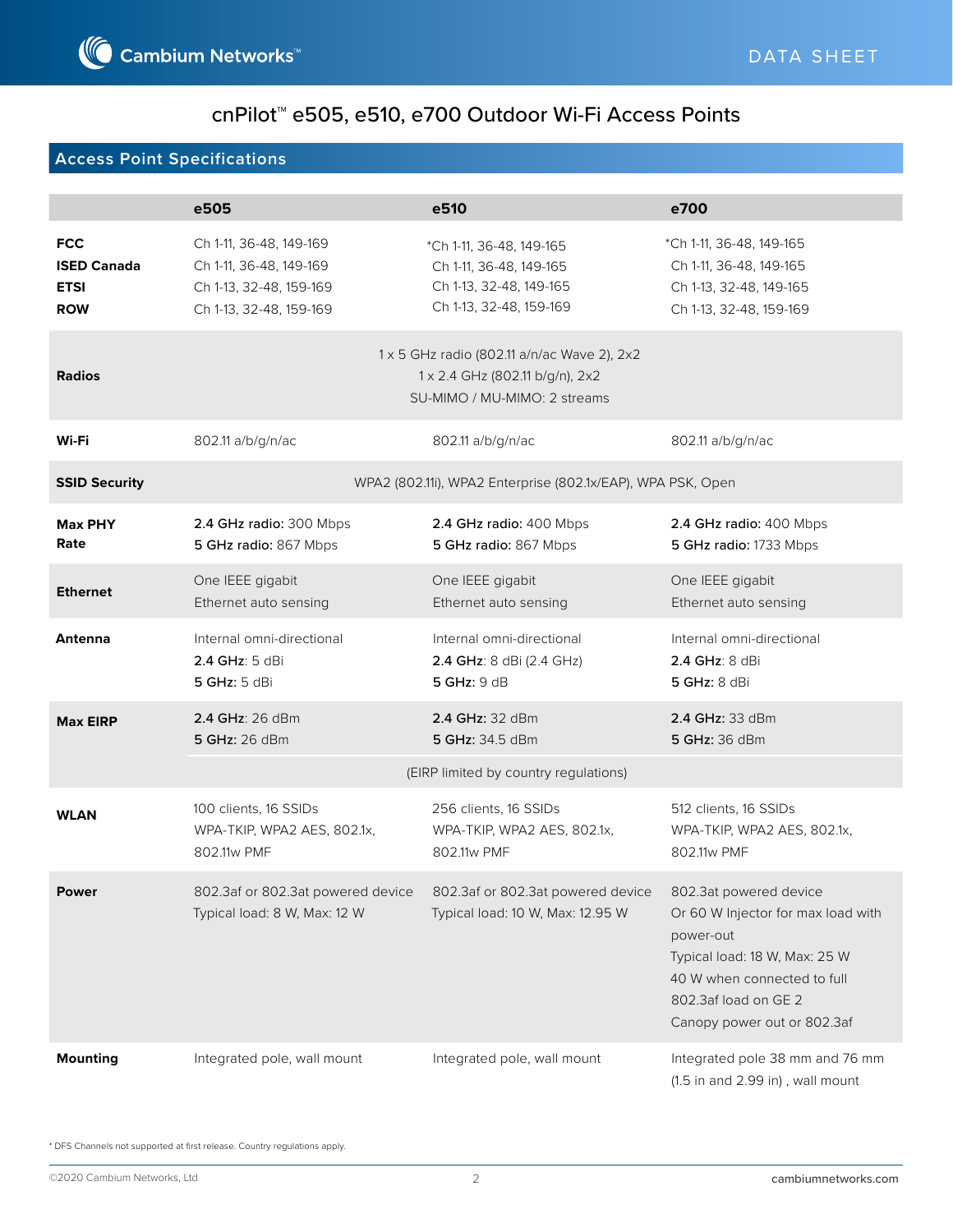

### **Access Point Specifications** cont'd

|                                  | e505                                                                                                | e510                                                                                                | e700                                                                                                 |
|----------------------------------|-----------------------------------------------------------------------------------------------------|-----------------------------------------------------------------------------------------------------|------------------------------------------------------------------------------------------------------|
| <b>Dimensions</b>                | 227 mm x 130 mm x 70 mm<br>$(8.94 \text{ in} \times 5.12 \text{ in} \times 2.76 \text{ in})$        | 320 mm x 215 mm x 65 mm<br>$(12.4 \text{ in} \times 8.46 \text{ in} \times 2.56 \text{ in})$        | 315 mm x 215 mm x 66 mm<br>$(12.4 \text{ in} \times 8.46 \text{ in} \times 2.6 \text{ in})$          |
| Weight                           | 800 g (1.76 lbs)                                                                                    | 1,100 g (2.43 lbs)                                                                                  | 1,700g (3.75 lbs)                                                                                    |
| <b>LED</b>                       | Single Tri-color LED<br>(amber, blue, green)                                                        | Single Tri-color LED<br>(amber, blue, green)                                                        | Two single color status LED                                                                          |
| <b>Physical Lock</b>             | Kensington slot                                                                                     | Kensington slot                                                                                     | Kensington Key Slot                                                                                  |
| Ambient op temp                  | -30°C to 60°C                                                                                       | -40 $\degree$ C to 65 $\degree$ C                                                                   | -40 $\degree$ C to 65 $\degree$ C                                                                    |
| <b>Storage temperature</b>       | -40 $\rm{^{\circ}C}$ to 70 $\rm{^{\circ}C}$                                                         | -40°C to 70°C                                                                                       | -40 $\rm{^{\circ}C}$ to 70 $\rm{^{\circ}C}$                                                          |
| <b>Humidity</b>                  | 95% RH non-condensing                                                                               | 95% RH non-condensing                                                                               | 95% RH non-condensing                                                                                |
| <b>Wind Resistance</b>           |                                                                                                     | 224 kph (139 mph)                                                                                   |                                                                                                      |
| <b>LTE Band filter</b>           |                                                                                                     | 38, 40                                                                                              | 38, 40                                                                                               |
| <b>MTBF</b>                      |                                                                                                     |                                                                                                     | 2.3 m hours                                                                                          |
| Overvoltage<br><b>Protection</b> |                                                                                                     |                                                                                                     | Category 1                                                                                           |
| <b>Certifications</b>            | Wi-Fi Alliance 80211a/b/g/n/ac,<br>Passpoint 2.0<br>FCC, ETSI, CE, EN 60601-1-2, IEC60950<br>UI2043 | Wi-Fi Alliance 80211a/b/g/n/ac,<br>Passpoint 2.0<br>FCC, ETSI, CE, EN 60601-1-2, IEC60950<br>UI2043 | Wi-Fi Alliance 802.11a/b/g/n/ac,<br>Passpoint 2.0<br>FCC, ETSI, CE, EN 60601-1-2, IEC60950<br>UI2043 |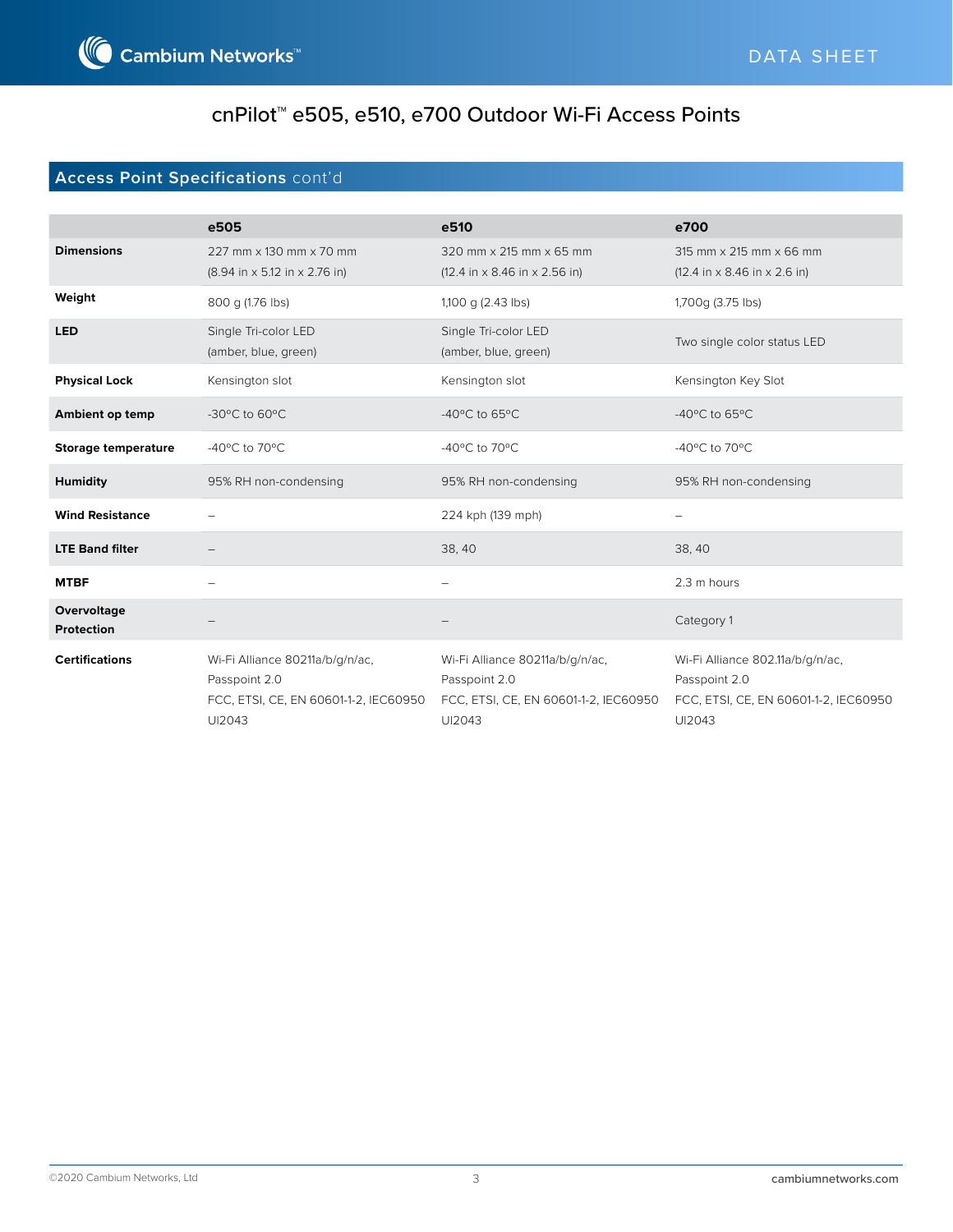

#### **Management**

#### **Adaptive cnPilot Network**



Cambium Networks cnMaestro uses a distributed intelligence architecture with a cloud-first cnMaestro management and edge-intelligent AP's that self-optimize for the RF environment. cnMaestro and cnPilot AP's provide automatic RF management and seamless roaming, with a cloud-first, multi-site management for up to 10,000 devices and hundreds of thousands of connected clients. cnMaestro delivers single-pane-of-glass management for Cambium Networks broadband fixed wireless, cnMatrix Ethernet switches, enterprise-grade Wi-Fi AP's and service provider residential routers.

| <b>Interfaces</b> | HTTP / HTTPS web interface, SSL, Telnet<br>SNMP V1, V2, V3<br>Syslog, SNMP traps, NTP            | <b>Captive Portal</b><br>On-AP hosted quest portal | Hosted on cnMaestro Controller<br>Redirect to HTTP/RADIUS external portal/                  |
|-------------------|--------------------------------------------------------------------------------------------------|----------------------------------------------------|---------------------------------------------------------------------------------------------|
| <b>Deployment</b> | cnMaestro Cloud, cnMaestro on-premises,<br>Standalone AP                                         |                                                    | authentication<br>Active Directory integration, Google,<br>Facebook, Office 365 integration |
| <b>Services</b>   | Monetized, cloud managed quest portal<br>with design tools                                       | Server DNS logging                                 | Data rate, time duration, data throughput limit                                             |
|                   | RESTful management and statistics API                                                            | Hotspot 2.0                                        | Hotspot 2.0 / Passpoint 2.0                                                                 |
| <b>APIS</b>       | Presence location API<br>Splunk WebSocket integration, WebSocket<br>DNS, NAT, TCP connection log | <b>Accounting</b>                                  | RADIUS accounting, load balancing AAA<br>servers, Dynamic Authorization COA, DM             |
|                   |                                                                                                  | <b>Service</b><br><b>Availabilty</b>               | Critical network resource monitor with<br>automatic shutdown maintains device               |

connectivity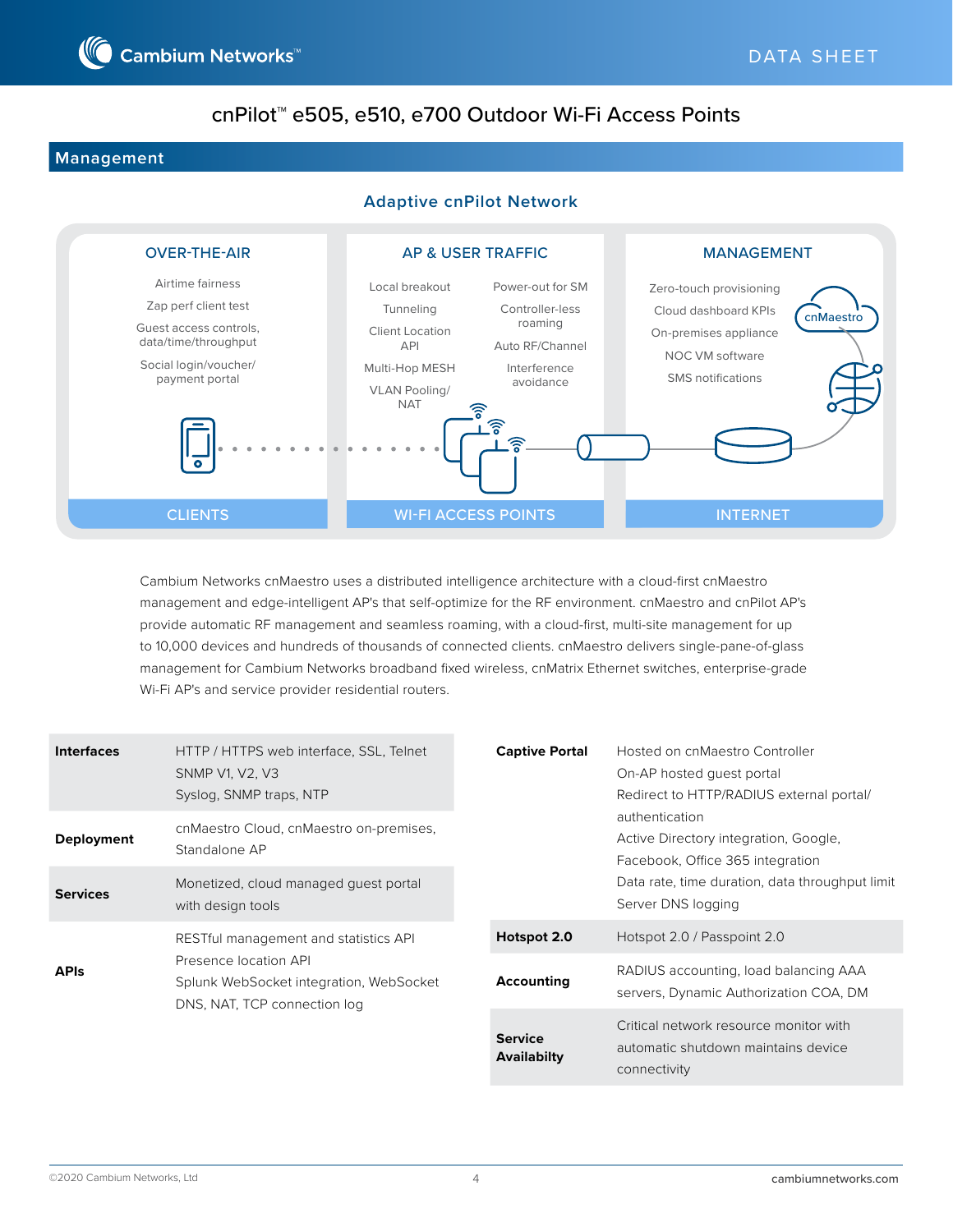

### **Network Specifications**

| <b>Authentication</b><br><b>Encryption</b> | 802.1x EAP-SIM/AKA/AKA'/FAST, EAP-PEAP,<br>EAP-TTLS, EAP-TLS/MSCHAPv2, PEAPv0/<br>PEAP <sub>v1</sub><br>MAC authentication to local database (on<br>AP, on Controller) or external RADIUS.<br>MAC auth fallback to guest portal | <b>Network</b>                                             | NAT, NAT logging firewall, DOS protection,<br>L2/L3/DNS ACL, DHCP server,<br>DHCP Relay option 82<br>LLDP, IGMP $v1$ , $v2$ , $v3$<br>VLAN Pooling, RADIUS attribute VID<br>VLAN per SSID, per user |
|--------------------------------------------|---------------------------------------------------------------------------------------------------------------------------------------------------------------------------------------------------------------------------------|------------------------------------------------------------|-----------------------------------------------------------------------------------------------------------------------------------------------------------------------------------------------------|
| <b>Scheduled WLAN</b>                      | On/off by day, week, time of day                                                                                                                                                                                                |                                                            | Integrated WIDS (wireless intrusion<br>detection)                                                                                                                                                   |
| QoS                                        | 802.11e/WMM QoS. DSCP/ToS mapping                                                                                                                                                                                               | <b>Band Steer</b>                                          | Yes                                                                                                                                                                                                 |
| <b>VLAN</b>                                | 802.11Q, max 4096                                                                                                                                                                                                               | <b>Load Balance</b>                                        |                                                                                                                                                                                                     |
| <b>Fast Roaming</b>                        | 802.11r, OKC, Enhanced roaming                                                                                                                                                                                                  | <b>Tunnel</b>                                              | L2TP, L2oGRE, PPPoE                                                                                                                                                                                 |
| <b>Mesh</b>                                | Multi-hop (3), either band                                                                                                                                                                                                      |                                                            | Out-of-band RF spectrum analysis, radio<br>self test network assurance, RF monitor                                                                                                                  |
| <b>Channel</b><br><b>Selection</b>         | Auto RF: Manual, or automatic                                                                                                                                                                                                   | <b>Network and</b><br><b>RF Management</b><br><b>Tools</b> | with chn/noise/interference, wired and<br>wireless remote packet capture, auto<br>logging, ZapD performance tool, roque                                                                             |
| <b>Auto TX Power</b>                       | Auto RF: automatically adjust max transmit<br>power                                                                                                                                                                             |                                                            | AP detection, ultralow power mode,<br>honeypot control                                                                                                                                              |

| <b>Standards</b>          |                                                                                             |
|---------------------------|---------------------------------------------------------------------------------------------|
| Wi-Fi<br><b>Protocols</b> | VHT MCS rates, 256-QAM, HT20/40/80 MHz                                                      |
|                           | Transmit beamsteering, Airtime Fairness, Packet Aggregation (AMSDU, AMPDU) RIFS, STBC, LDPC |
|                           | MIMO Power Save, MRC                                                                        |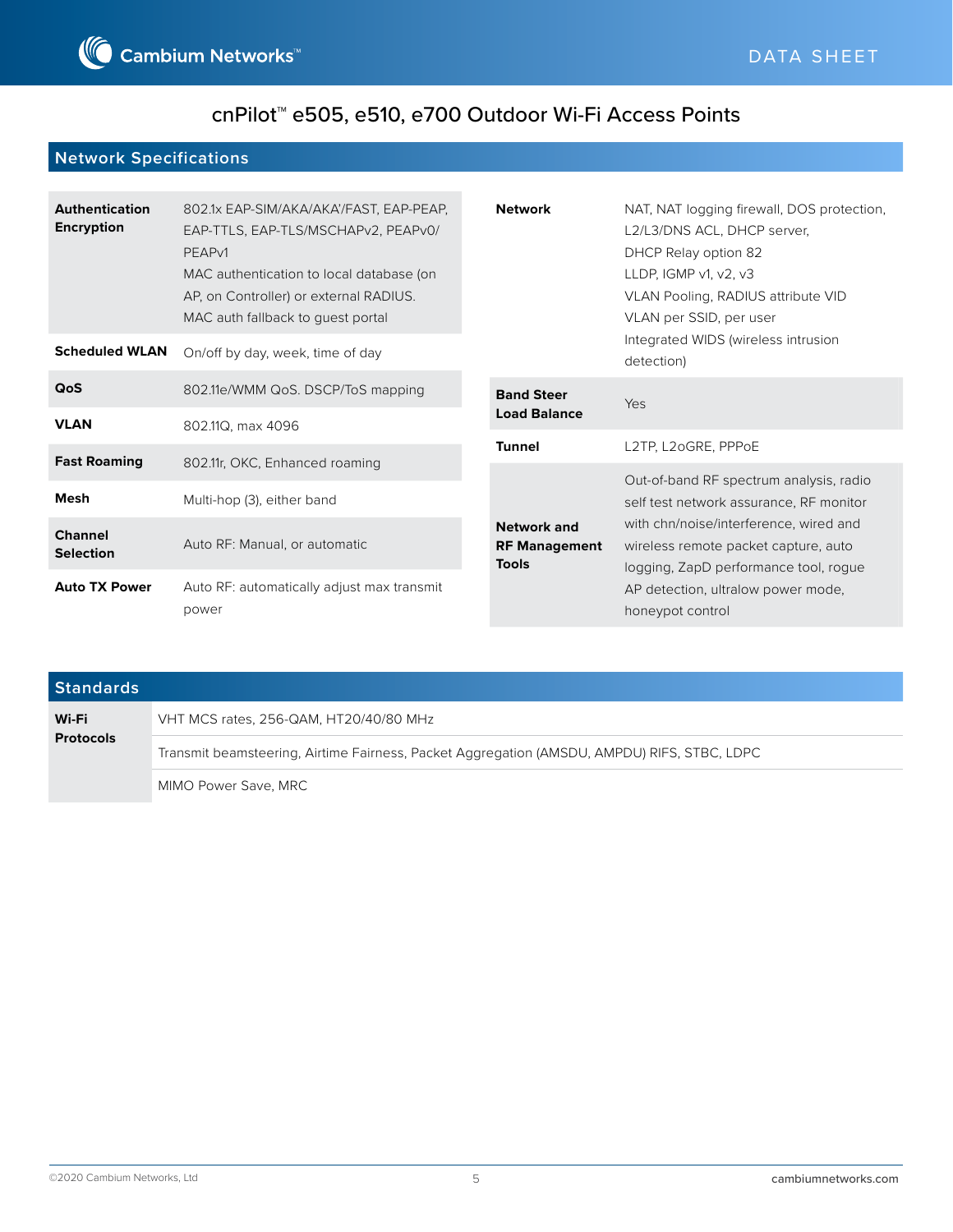



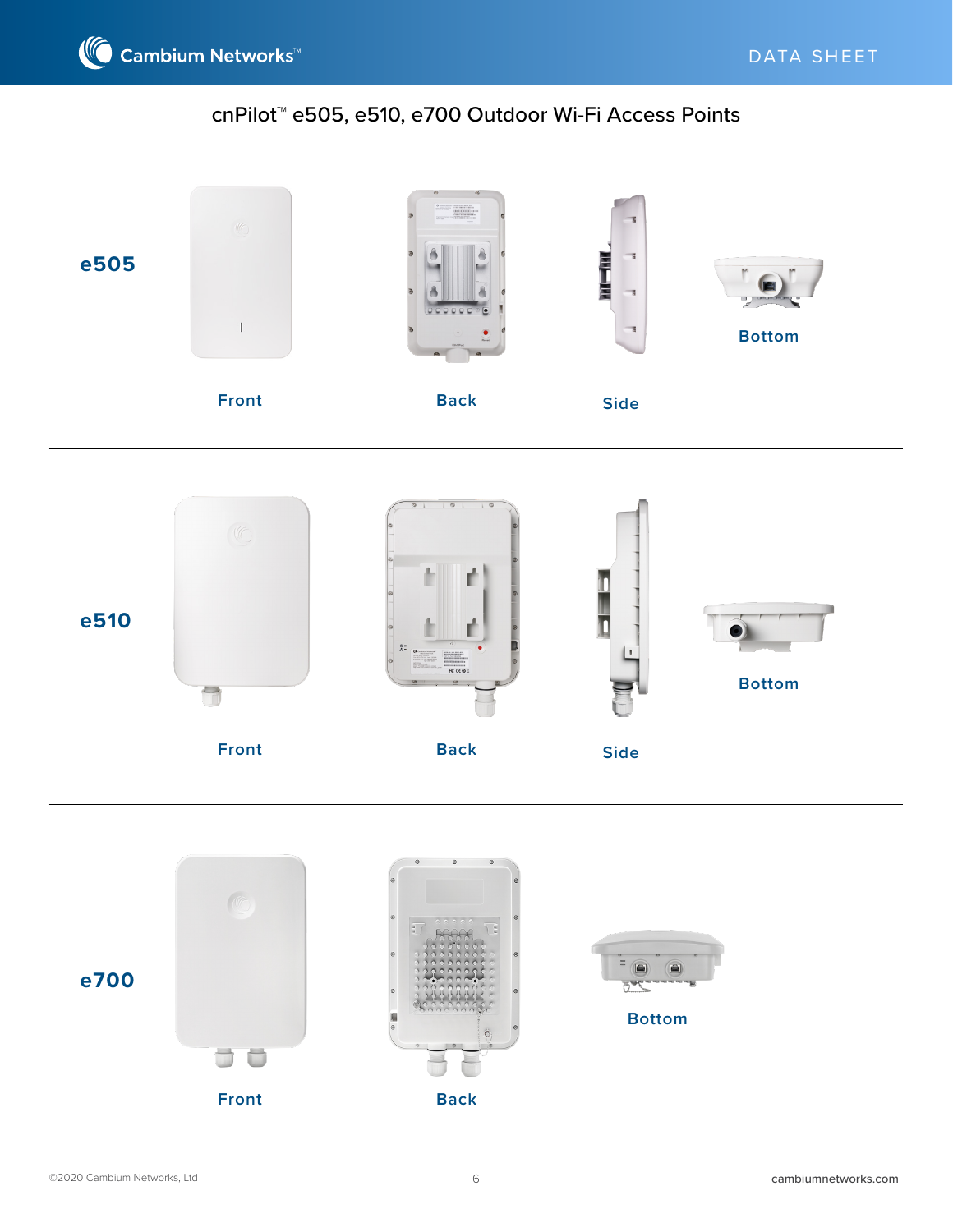| e505 Ordering Information |                                                                                                         |
|---------------------------|---------------------------------------------------------------------------------------------------------|
| <b>PL-E505X00A-US</b>     | cnPilot e505 Outdoor (FCC) 802.11ac Wave 2, 2x2, 5 dBi Omni AP, IP55                                    |
| <b>PL-E505X00A-EU</b>     | cnPilot e505 Outdoor (EU) 802.11ac Wave 2, 2x2, 5 dBi Omni AP, IP55                                     |
| <b>PL-E505X00A-RW</b>     | cnPilot e505 Outdoor (ROW) 802.11ac Wave 2, 2x2, 5 dBi Omni AP, IP55                                    |
| PL-E505PUSA-US            | cnPilot e505 Outdoor (FCC) 802.11ac Wave 2, 2x2, 5 dBi Omni AP, IP55, PoE Injector,<br>Type B line cord |
| PL-E505PEUA-EU            | cnPilot e505 Outdoor (EU) 802.11ac Wave 2, 2x2, 5 dBi Omni AP, IP55, PoE Injector, Type C line cord     |
| PL-E505PILA-IL            | cnPilot e505 Outdoor (Israel) 802.11ac Wave 2, 2x2, 5 dBi Omni AP, IP55, PoE Injector, Type H cord      |
| <b>PL-E505PUSA-CA</b>     | cnPilot e505 Outdoor (Canada) 802.11ac Wave 2, 2x2, 5 dBi Omni AP, IP55. PoE Injector,<br>Type B cord   |
| PL-E505PZAA-RW            | cnPilot e505 Outdoor (South Africa) 802.11ac Wave 2, 2x2, PoE Injector, Type M line cord                |
| PL-E505PBRA-RW            | cnPilot e505 Outdoor (Brazil) 802.11ac Wave 2, 2x2, PoE Injector, Type N line cord                      |
| PL-E505PEUA-RW            | cnPilot e505 Outdoor (ROW) 802.11ac Wave 2, 2x2, PoE Injector, Type C line cord                         |
| PL-E505PARA-RW            | cnPilot e505 Outdoor (Argentina) 802.11ac Wave 2, 2x2, PoE Injector, Type I line cord                   |
| PL-E505PEUA-EG            | cnPilot e505 Outdoor (Egypt) 802.11ac Wave 2, 2x2, PoE Injector, Type C line cord                       |
| PL-E410PANA-RW            | cnPilot e410 (ROW with AUS/NZ cord) 802.11ac Wave 2, 2x2, with PoE Injector                             |
| PL-E410PBRA-RW            | cnPilot e410 (ROW with Brazil cord) 802.11ac Wave 2, 2x2, with PoE Injector                             |
| PL-E410PARA-RW            | cnPilot e410 (ROW with Argentina cord) Wave 2, 2x2, 802.11ac with PoE Injector                          |
| N000000L034A              | Power supply, 30 W, 56 W, RJ45 - Gbps support. C5 AC port. AC line cord sold separately                 |

**NOTE:** Not all SKUs are available at first release. Consult your Cambium Networks distributor for country availability.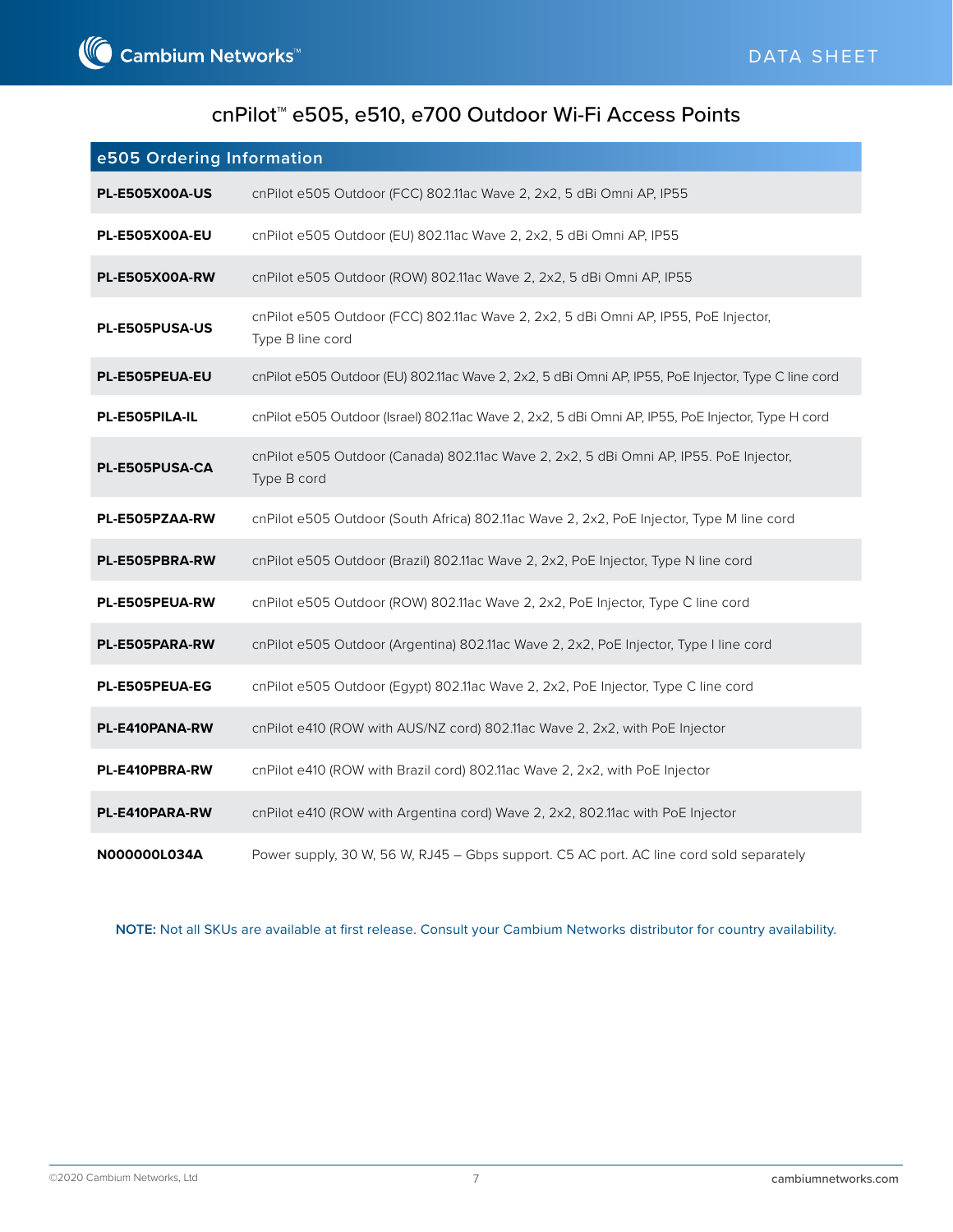| e510 Ordering Information |                                                                                                       |
|---------------------------|-------------------------------------------------------------------------------------------------------|
| <b>PL-E510X00A-US</b>     | cnPilot e510 Outdoor (FCC) 802.11ac Wave 2, 2x2, 8 dBi, WLAN AP                                       |
| <b>PL-E510X00A-EU</b>     | cnPilot e510 Outdoor (EU) 802.11ac Wave 2, 2x2, 8 dBi, WLAN AP                                        |
| <b>PL-E510X00A-RW</b>     | cnPilot e510 Outdoor (ROW) 802.11ac Wave 2, 2x2, 8 dBi, WLAN AP                                       |
| PL-E510PUSA-US            | cnPilot e510 Outdoor (FCC, US cord) 802.11ac Wave 2, 2x2, 8 dBi, WLAN AP, PoE Injector                |
| PL-E510PEUA-EU            | cnPilot e510 Outdoor (EU, EU cord) 802.11ac Wave 2, 2x2, 8 dBi, WLAN AP, PoE Injector                 |
| PL-E510PXXA-RW            | cnPilot e510 Outdoor (ROW, No cord) 802.11ac Wave 2, 2x2, 8 dBi, WLAN AP, PoE Injector                |
| PL-E510PEUA-RW            | cnPilot e510 Outdoor (ROW, EU cord) 802.11ac Wave 2, 2x2, 8 dBi, WLAN AP, PoE Injector                |
| PL-E510PUKA-EU            | cnPilot e510 Outdoor (EU, UK cord) 802.11ac Wave 2, 2x2, AP, 8 dBi, WLAN AP, PoE Injector             |
| PL-E510PUKA-RW            | cnPilot e510 Outdoor (ROW, UK cord) 802.11ac Wave 2, 2x2, 8 dBi, WLAN AP, PoE Injector                |
| PL-E510PUSA-RW            | cnPilot e510 Outdoor (ROW, US cord) 802.11ac Wave 2, 2x2, 8 dBi, WLAN AP, PoE Injector                |
| PL-E510PINA-RW            | cnPilot e510 Outdoor (ROW, India cord) 802.11ac Wave 2, 2x2, 8 dBi, WLAN AP, PoE Injector             |
| PL-E510PCNA-RW            | cnPilot e510 Outdoor (ROW, China cord) 802.11ac Wave 2, 2x2, 8 dBi, WLAN AP, PoE Injector             |
| PL-E510PANA-RW            | cnPilot e510 Outdoor (ROW, AUS/NZ cord) 802.11ac Wave 2, 2x2, 8 dBi, WLAN AP, PoE Injector            |
| PL-E510PBRA-RW            | cnPilot e510 Outdoor (ROW, Brazil cord) 802.11ac Wave 2, 2x2, 8 dBi, WLAN AP, PoE Injector            |
| PL-E510PARA-RW            | cnPilot e510 Outdoor (ROW, Argentina cord) 802.11ac Wave 2, 2x2, 8 dBi, WLAN AP, PoE Injector         |
| PL-E510PZAA-RW            | cnPilot e510 Outdoor (ROW, South Africa M type) 802.11ac Wave 2, 2x2, 8 dBi, WLAN AP,<br>PoE Injector |
| AX-E510RBKT-WW            | Shock Mount for e510                                                                                  |